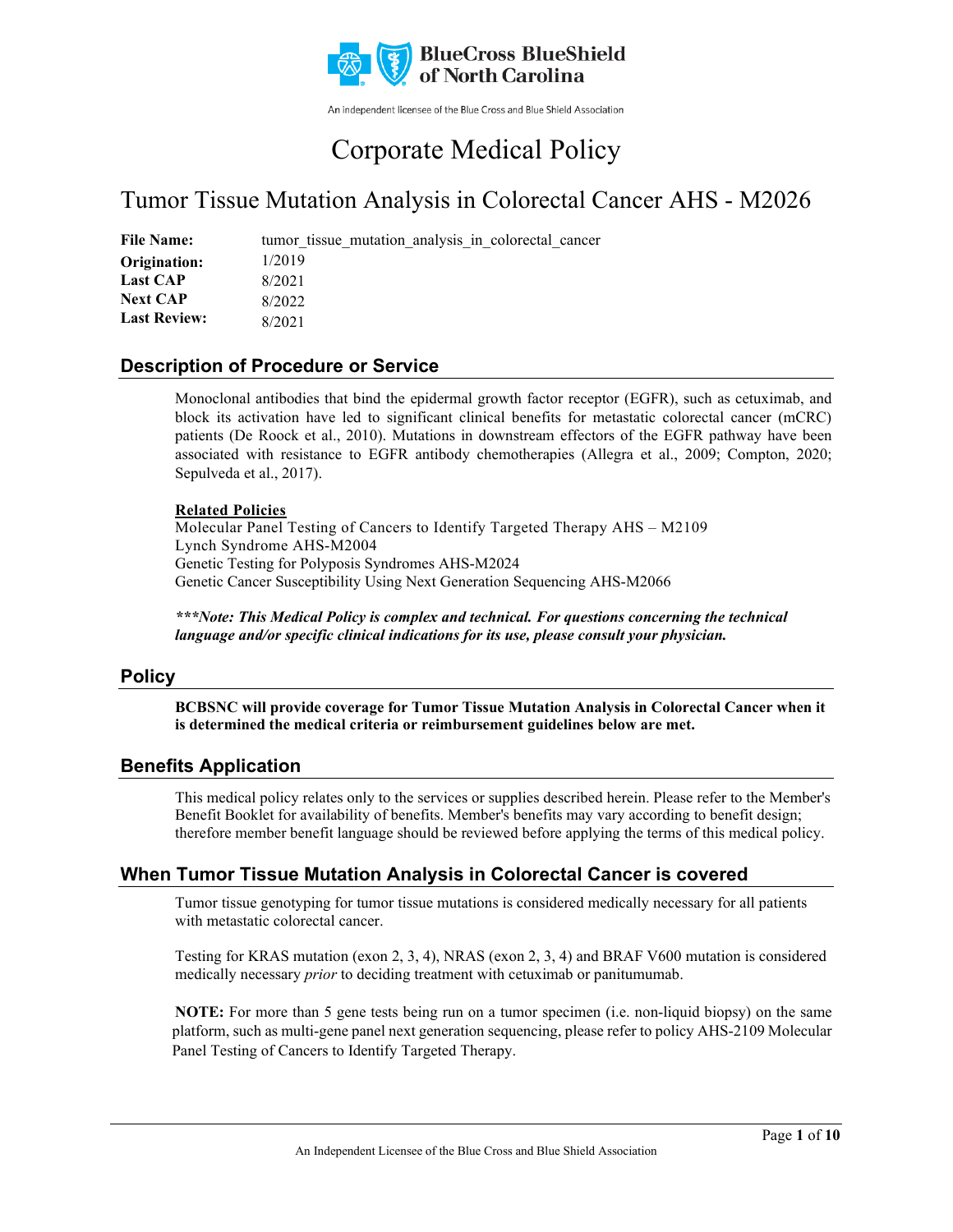### **When Tumor Tissue Mutation Analysis in Colorectal Cancer is not covered**

Testing for Tumor Tissue Mutation V600 in all other situations not described above is considered investigational.

### **Policy Guidelines**

Colorectal cancer (CRC) is the second leading cause of cancer-related deaths in the United States following lung cancer. 20% of patients with colorectal cancer will present with metastatic colorectal cancer (mCRC) at diagnosis and a significantly poorer prognosis. The 5-year survival is 13.1% in patients with distant metastases from CRC, as compared to 64.9% for all CRC patients (El-Deiry et al., 2015).

Certain mutations may affect treatment of CRC. For example, the activation of the epidermal growth factor receptor (*EGFR*) signaling cascade is associated with colon tumorigenesis (Therkildsen, Bergmann, Henrichsen-Schnack, Ladelund, & Nilbert, 2014); therefore, medications such as cetuximab or panitumumab that target the *EGFR* pathway may be used in treatment of CRC. However, activating mutations in the *KRAS* oncogene will cause anti-*EGFR* resistance since these mutations can result in a constitutively active pathway, even with anti-*EGFR* treatment (Clark & Grothey, 2021). Consequently, tumors with mutated *KRAS* are unresponsive to anti-*EGFR* therapy. As a result, testing for mutational status as a negative predictive factor for anti-*EGFR* therapy has become part of routine pathological evaluation for CRC. Other mutations in the RAS oncogene (primarily *NRAS*) may also lead to the same phenotype (Frucht & Lucas, 2021). Another gene that may be overexpressed within the *EGFR* pathway is *HER2* (human epidermal growth factor receptor 2). This gene plays a role in activating signal transduction pathways controlling epithelial cell growth. Although *HER2* is more traditionally known as a breast cancerassociated gene, up to 5% of colorectal cancer cases are found to overexpress *HER2* (Clark & Grothey, 2021).

Another component of the RAS signaling pathway, *BRAF*, has also been found to affect anti-*EGFR* treatment. *BRAF* V600E mutations may also confer a lack of response to anti-*EGFR* treatment even when paired with a wild type RAS oncogene. Mutations in this region occur in less than 10% of sporadic CRCs, and the mutation at position 600 is the primary polymorphism found in CRC. Non-V600 *BRAF* mutations are rarer (composing about 2.2% of patients with metastatic CRC) and confer a generally better prognosis than their V600 mutated counterparts; a study found non-V600 genotypes to lead to better median overall survival and fewer high-grade tumors (Jones et al., 2017).

#### **Clinical validity and utility:**

In a meta-analysis by Xu et al, a total of 2875 patients were evaluated, with 246 patients having *BRAF* mutations. The objective response rate(ORR) to *EGFR* therapy was 18.4% (40/217) in mutant *BRAF* group and 41.7% (831/1993) in the wild-type *BRAF* group. The overall risk ratio for the ORR of *BRAF* mutations compared to wild-type *BRAF* patients was 0.58. The median progression free survival (hazard ratio 2.98) and overall survival (hazard ratio: 2.85) were significantly shorter of patients with *BRAF* mutations compared to patients with wild-type *BRAF* mutations (Xu et al., 2013).

Douillard et al evaluatedthe effect of panitumumab plus oxaliplatin, fluorouracil, and leucovorin (FOLFOX4) compared to just FOLFOX4 on patients with varying RAS and *BRAF* mutations. 639 patients with metastatic CRC without mutations in *KRAS* exon 2 had at least one of the following: *KRAS* exon 3 or 4; *NRAS* exon 2, 3, or 4; or *BRAF* exon 15. 228 patients had neither RAS nor *BRAF* mutations, and this group was evaluated to have better survival metrics with panitumumab plus FOLFOX4 than the group with just FOLFOX4 (median of 10.8 months progression-free survival and 28.3 months overall survival for panitumumab group vs 9.2 and 20.9 respectively for the group without). However, 296 patients with either a *RAS* or *BRAF* mutation were treated with panitumumab plus FOLFOX4, and this group's survival metrics were lower than the group only treated with FOLFOX4. The *RAS*/*BRAF* group treated with panitumumab plus FOLFOX4 had a median of only 7.3 months progression-free survival and 15.3 months overall survival vs 8.0 and 18.0 for the 305 patients treated with only FOLFOX4). The authors concluded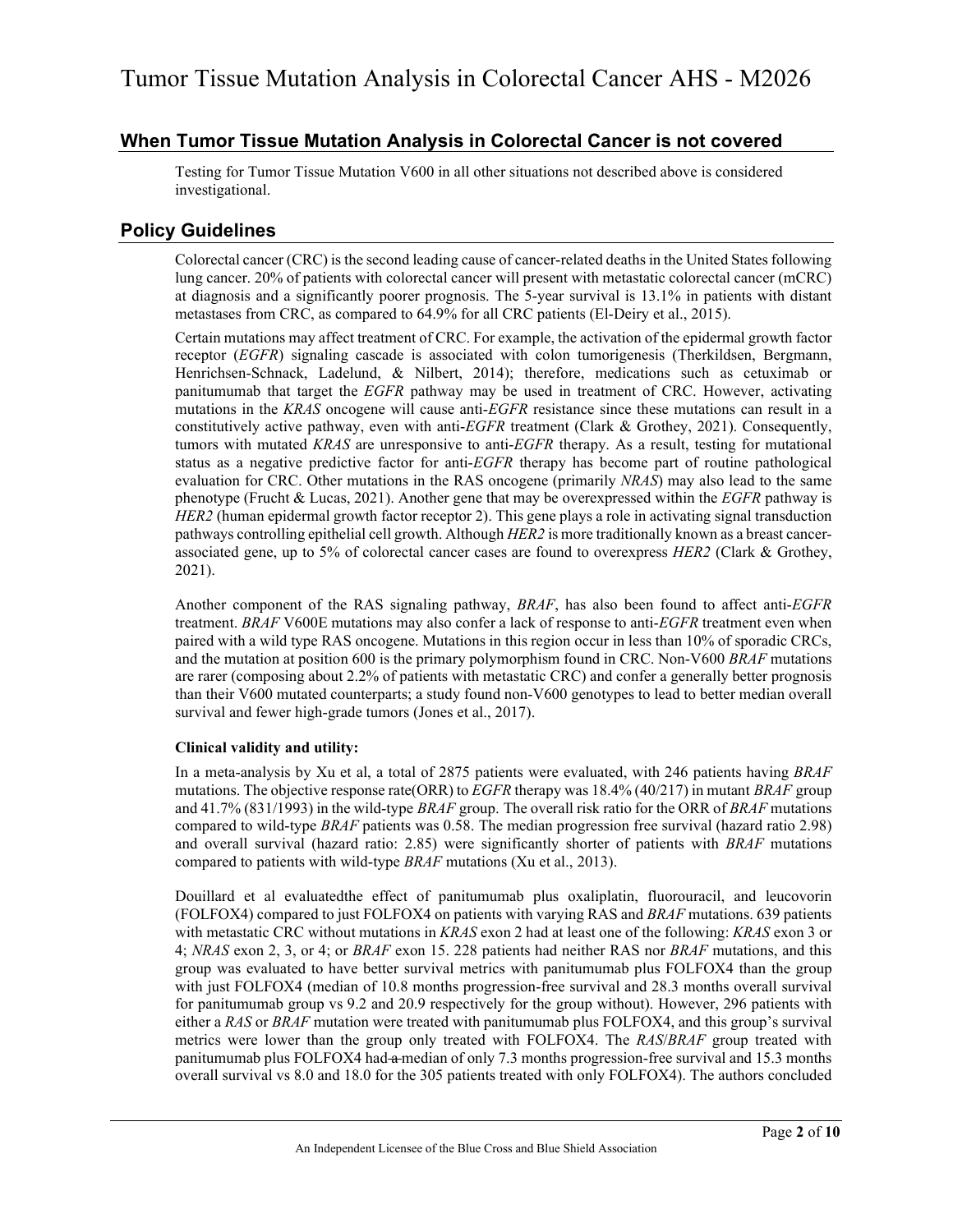that additional RAS mutations predicted a lack of response to panitumumab plus FOLFOX4 (Douillard et al., 2013).

Therkildsen et al performed a meta-analysis of the clinical impact of anti-*EGFR* treatment on patients with *KRAS*, *NRAS*, and *BRAF* mutations (as well as PIK3CA and PTEN). 22 studies including 2395 patients were evaluated. Odds ratios for objective response rate (ORR) and hazard ratios (HR) for progression-free survival rate (PFS) and overall survival (OS) were calculated. Mutations in *KRAS* exons 3 and 4 and *BRAF* predicted poor ORR (0.26 and 0.29 respectively), *KRAS*, *NRAS*, and *BRAF* mutations all led to significantly lower progression-free survival ( $HR = 2.19, 2.30,$  and 2.95 respectively) and significantly lower overall survival (HR = 1.78, 1.85, and 2.52 respectively) (Therkildsen et al., 2014).

Rebersek et al investigated the impact of molecular biomarkers on survival and response to first line therapy in metastatic colorectal cancer patients. 154 patients were included, with 42% harboring *KRAS* mutations and 3% harboring *BRAF* mutations. Median overall survival (OS) was found to be 56.5 months for wild-type *KRAS* patients and 58 months for mutated *KRAS* patients. Median OS for mutated exon 12 patients was 57 months compared to 44 months for mutated exon 13 patients. Wild-type *KRAS* was found to affect the response to first-line systemic therapy, whereas no other parameters were found to affect response (Rebersek, Mesti, Boc, & Ocvirk, 2019).

Sartore-Bianchi et al investigated the effect of *HER2* positivity on anti-*EGFR* treatment. 100 patients HER2-positive (of 1485 wild-type *KRAS* exon 2 patients) with metastatic colorectal cancer were included. The authors found that HER2-positive patients had more frequent lung metastases (odds ratio  $[OR] = 2.04$ ) and higher tumor burden (OR = 1.48). The 79 *HER2*-positive patients given anti-*EGFR* treatment were also found to have poorer clinical outcomes, with lower objective response rate (31.2% compared to 46.9% for all others) and lower progression-free survival (5.7 months vs 7 months). The authors concluded that HER2 testing should be offered because "occurrence of this biomarker is unlikely to be predicted based on main clinicopathological features" (Sartore-Bianchi et al., 2019).

Cenaj et al evaluated the correlation between "*ERBB2* amplification by next-generation sequencing (NGS) with HER2 overexpression by immunohistochemistry". NGS was performed on specimens with 20% or more tumor, and 1300 cases of colorectal cancer were included. *ERBB2* amplification was detected in 2% of cases. HER2 amplification was examined in "15 cases with *ERBB2* amplification (six or more copies), 10 with low gain (three to five copies), and 77 copy neutral". *ERBB2* amplification was found to have perfect concordance with HER2 immunochemistry at H-scores of 105 or more. Further, *ERBB2* amplification was found to inversely correlate with RAS/RAF mutations. The authors concluded that "NGS-detected *ERBB2* amplification highly correlates with HER2 overexpression in CRC", which may support authors' original hypothesis that ERBB2 amplification/overexpression may predict response to HER2 inhibitors. (Cenaj, Ligon, Hornick, & Sholl, 2019).

Fan et al. (2021) analyzed the relationship between mismatch repair (MMR) protein, *RAS*, *BRAF,* and *PIK3CA* expression and clinicopathological characteristics in elderly patients with CRC. From 327 patients, the researchers found that "the mutation rates of the *KRAS, NRAS, BRAF* and *PIK3CA* genes in elderly CRC patients were 44.95% (147/327), 2.45% (8/327), 3.36% (11/327) and 2.75% (9/327), respectively." They also identified that "*KRAS* was closely related to tumor morphology ( $P = 0.002$ ) but not to other clinicopathological features ( $P > 0.05$ ), and there were no significant differences between *NRAS* gene mutation and clinicopathological features (*P* > 0.05). The *BRAF* gene mutation showed a significant difference in pathological type, tumor location, differentiation degree and lymph node metastasis ( $P \le 0.05$ ), but was not correlated with sex, tumor size and tumor morphology  $(P > 0.05)$ " (Fan et al., 2021). This demonstrates the critical nature of mutation analysis for these specific genes to aid in identifying potential therapies that would better patient prognoses especially in such a vulnerable population like the elderly.

The prognostic benefit was corroborated by Chang et al. (2021), who found that the *BRAF* gene mutation was "associated with cancer thrombosis in blood vessels" and was "negatively correlated with the OS [overall survival] rate of CRC patients" in their patient population (n=410) from Central China. Like Fan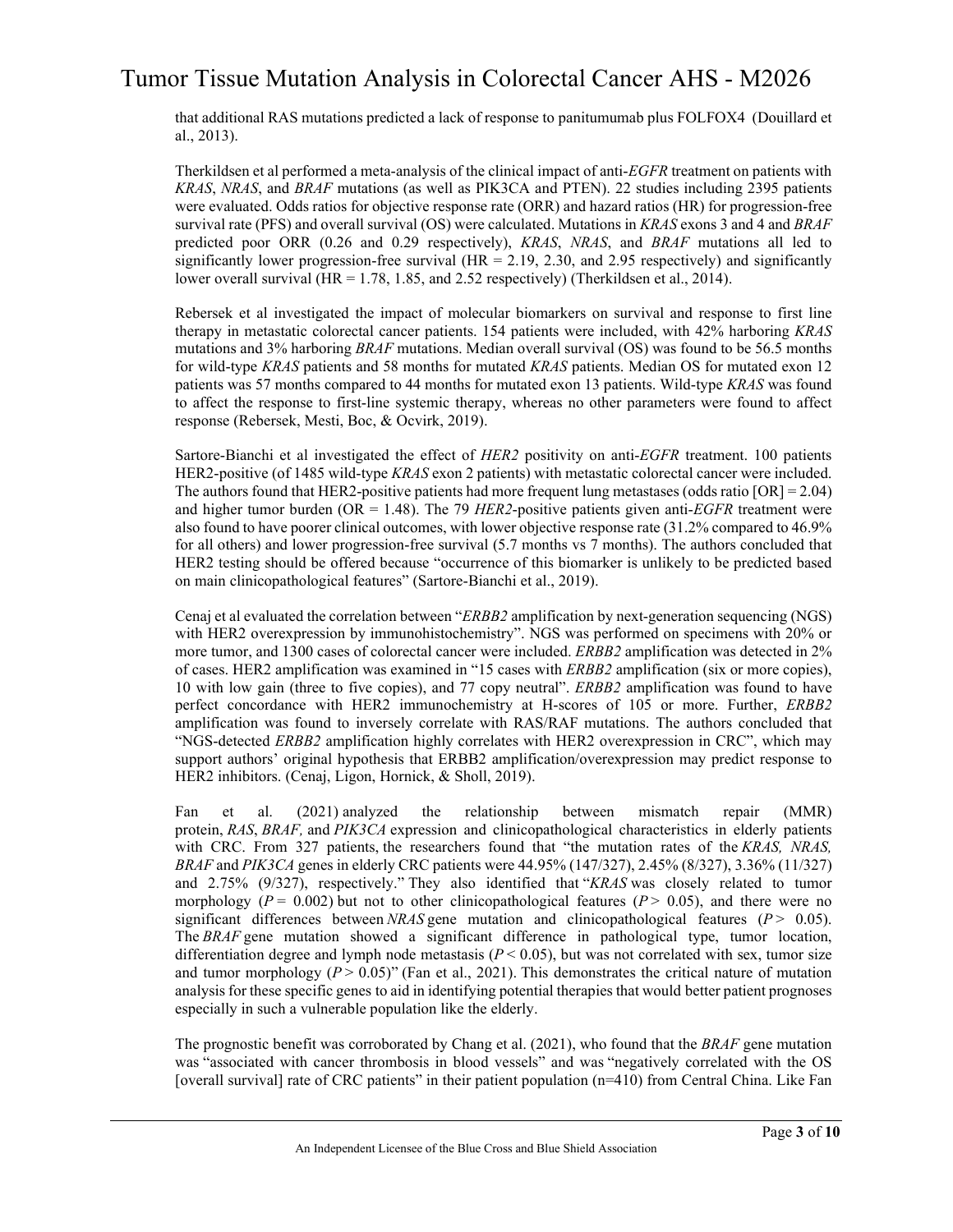et al. (2021), *KRAS* also had the greatest mutation rate at 47.56% in this study, showing more awareness needed for tissue genotyping for mCRC (Chang et al., 2021).

Formica et al. (2020) examined tumor tissue (T) mutational analysis in terms of discordance with circulating tumor DNA (ctDNA) obtained by liquid biopsy from plasma (PL) and assessed through real time polymerase chain reaction (PCR). Despite finding concordance for patients with *BRAF* mutations between the tissue and plasma samples, 20% of patients were *RAS* discordant. Mutations identified from ctDNA were able to refine the prognosis determined by tissue samples – "*RAS* wild type in T and mutated in PL had significantly shorter PFS than concordant *RAS* wild type in T and PL: mPFS [median progression free survival] 9.6 vs. 23.3 months, respectively, *p* = 0.02. Patients RAS mutated in T and wild type in PL had longer PFS than concordant RAS mutated in T and PL: 24.4 vs. 7.8 months, respectively, *p* = 0.008." This raises a limitation to using tumor tissue as the mainstay for mutational analysis and considering combining with or replacing tumor tissue genotyping with plasma ctDNA as a measure of prognosis going forward (Formica et al., 2020).

#### **Food and Drug Administration (FDA, 2009, 2012)**

As per FDA requirements, the Erbitux (cetuximab) package insert (FDA, 2012) indicates that the drug is to be used for "K-Ras mutation-negative (wild-type), *EGFR*-expressing, metastatic colorectal cancer as determined by FDA-approved tests." Similarly, the Vectibix (panitumumab) package insert (FDA, 2009) states that "Use of Vectibix is not recommended for the treatment of colorectal cancer with these [*KRAS*] mutations."

#### **American Society of Clinical Oncology (ASCO) (Chiorean et al., 2020; Sepulveda et al., 2017)**

ASCO published a Provisional Clinical Opinion (PCO) that states "*RAS* mutational testing of colorectal carcinoma tissue should be performed in a Clinical Laboratory Improvement Amendments–certified laboratory for all patients who are being considered for anti-*EGFR* MoAb therapy". ASCO recommends that "mutational analysis should include *KRAS* and *NRAS* codons 12 and 13 of exon 2; 59 and 61 of exon 3; and 117 and 146 of exon 4. The weight of current evidence indicates that anti-*EGFR* MoAb therapy (currently cetuximab and panitumumab) should only be considered for treatment of patients with mCRC who are identified as having tumors with no mutations detected after such extended RAS mutation analysis" (Allegra et al., 2016).

In 2020, ASCO published a guideline titled "Treatment of Patients With Late-Stage Colorectal Cancer". ASCO recommends that all patients with mCRC should be tested for key molecular markers (when possible) if targeted treatments are available. *RAS* and *BRAF* are mentioned as examples of molecular markers (Chiorean et al., 2020).

#### **National Comprehensive Cancer Network (NCCN, 2021)**

The guidelines v.2.2021 recommend that "all patients with metastatic colorectal cancer should have tumor tissue genotyped for *RAS* (*KRAS* and *NRAS*) and *BRAF* mutations individually or as part of an NGS panel. Patients with any known *KRAS* mutation (exon 2, 3, 4) or *NRAS* mutation (exon 2, 3, 4) should not be treated with either cetuximab or panitumumab. *BRAF* V600E mutation makes response to panitumumab or cetuximab highly unlikely unless given with a *BRAF* inhibitor."

The NCCN guidelines state that testing for *KRAS*, *NRAS* and *BRAF* mutations should be performed only in laboratories that are CLIA-1988 certified as qualified to perform high complexity clinical laboratory (molecular pathology) testing. No specific methodology is recommended (e.g. sequencing, hybridization).

The NCCN further states that "testing can be performed on the primary colorectal cancers and/or the metastasis, as literature has shown that the *KRAS NRAS*, and *BRAF* mutations are similar in both specimen types."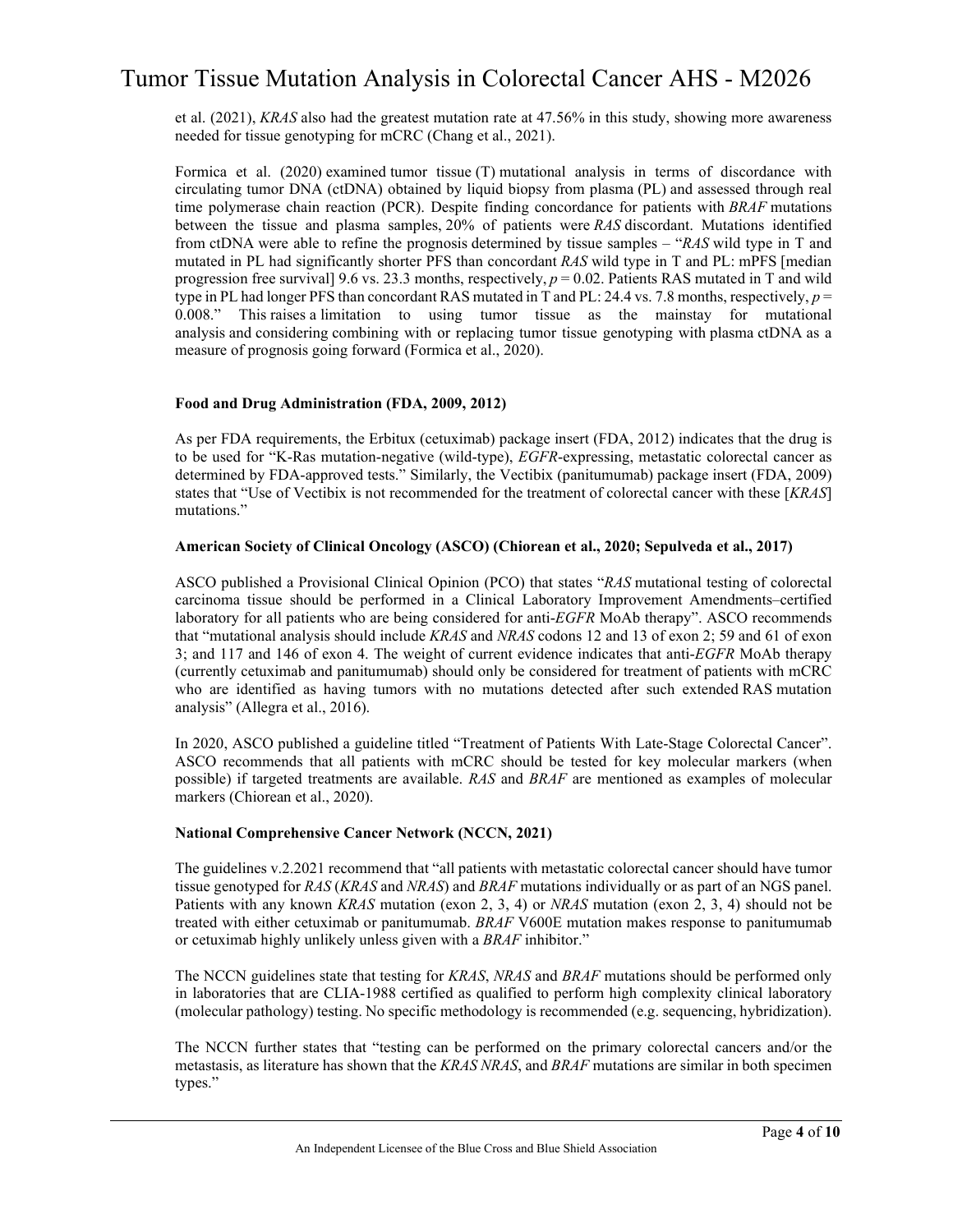*BRAF* genotyping of tumor tissue is recommended at stage IV disease. Allele-specific PCR or NGS may be used to determine *BRAF* status.

The NCCN notes that *HER2* may be overexpressed in *RAS*/*BRAF* wild-type tumors. *HER2*-targeted therapies are now recommended in patients with HER2 overexpression. Therefore, the NCCN now recommends testing for *HER2* amplifications in patients with metastatic CRC. However, *HER2* testing is not required in patients with known *KRAS*/*NRAS* or *BRAF* mutations, and the NCCN states that anti HER2 therapy is only indicated in HER2-positive tumors that are also *RAS* and *BRAF* wild type (NCCN, 2021).

Routine *EGFR* testing is not recommended (NCCN, 2021).

Overall, the NCCN states that "determination of tumor gene status for *KRAS*/*RAS* and *BRAF* mutations, as well as *HER2* amplifications, are recommended for patients with mCRC" (NCCN, 2021).

#### **Evaluation of Genomic Applications in Practice and Prevention (EGAPP) Working Group (EWG)**

The EWG determined that, "for patients with metastatic colorectal cancer (mCRC) who are being considered for treatment with cetuximab or panitumumab, there is convincing evidence to recommend clinical use of *KRAS* mutation analysis to determine which patients are *KRAS* mutation positive and therefore unlikely to benefit from these agents before initiation of therapy (EGAPP, 2013)." However, the EWG "found insufficient evidence to recommend for or against *BRAF* V600E testing for the same clinical scenario," and "the level of certainty for *BRAF* V600E testing to guide anti-epidermal growth factor receptor (*EGFR*) therapy was deemed low (EGAPP, 2013)."

#### **European Society for Medical Oncology (ESMO, 2016)**

ESMO states that RAS mutational testing should be done at the time of diagnosing metastatic CRC and that RAS testing is mandatory before treatment with cetuximab and panitumumab. ESMO notes that RAS analysis should include "at least *KRAS* exons 2, 3 and 4 (codons 12, 13, 59, 61, 117 and 146) and *NRAS* exons 2, 3 and 4 (codons 12, 13, 59, 61 and 117)". ESMO also recommends that *BRAF* mutational status be assessed alongside RAS (Van Cutsem et al., 2016).

With regards to localized colon cancer, ESMO states that "besides MSI status, other genetic markers, e.g. *RAS* and *BRAF* mutations are not recommended for the routine assessment of risk of recurrence in non-metastatic patients, based on their lack of utility in the adjuvant decision-making process" (Argilés et al., 2020).

#### **National Institute for Health and Care Excellence (NICE, 2020)**

NICE recommends testing for *RAS* and *BRAF* V600E mutations in all people with metastatic colorectal cancer suitable for systemic anti-cancer treatment (NICE, 2020).

#### **American Society for Clinical Pathology, College of American Pathologists, Association for Molecular Pathology, and the American Society of Clinical Oncology (Sepulveda et al., 2017)**

These joint guidelines focus on "Molecular Biomarkers for the Evaluation of Colorectal Cancer". They list the following recommendations for *KRAS*, *NRAS*, and *BRAF* for CRC:

- "Colorectal carcinoma patients being considered for anti-*EGFR* therapy must receive RAS mutational testing. Mutational analysis should include *KRAS* and *NRAS* codons 12, 13 of exon 2; 59, 61 of exon 3; and 117 and 146 of exon 4 ("expanded" or "extended" RAS").
- "*BRAF* p.V600 (*BRAF* c. 1799 (p.V600) mutational analysis should be performed in colorectal cancer tissue in patients with colorectal carcinoma for prognostic stratification."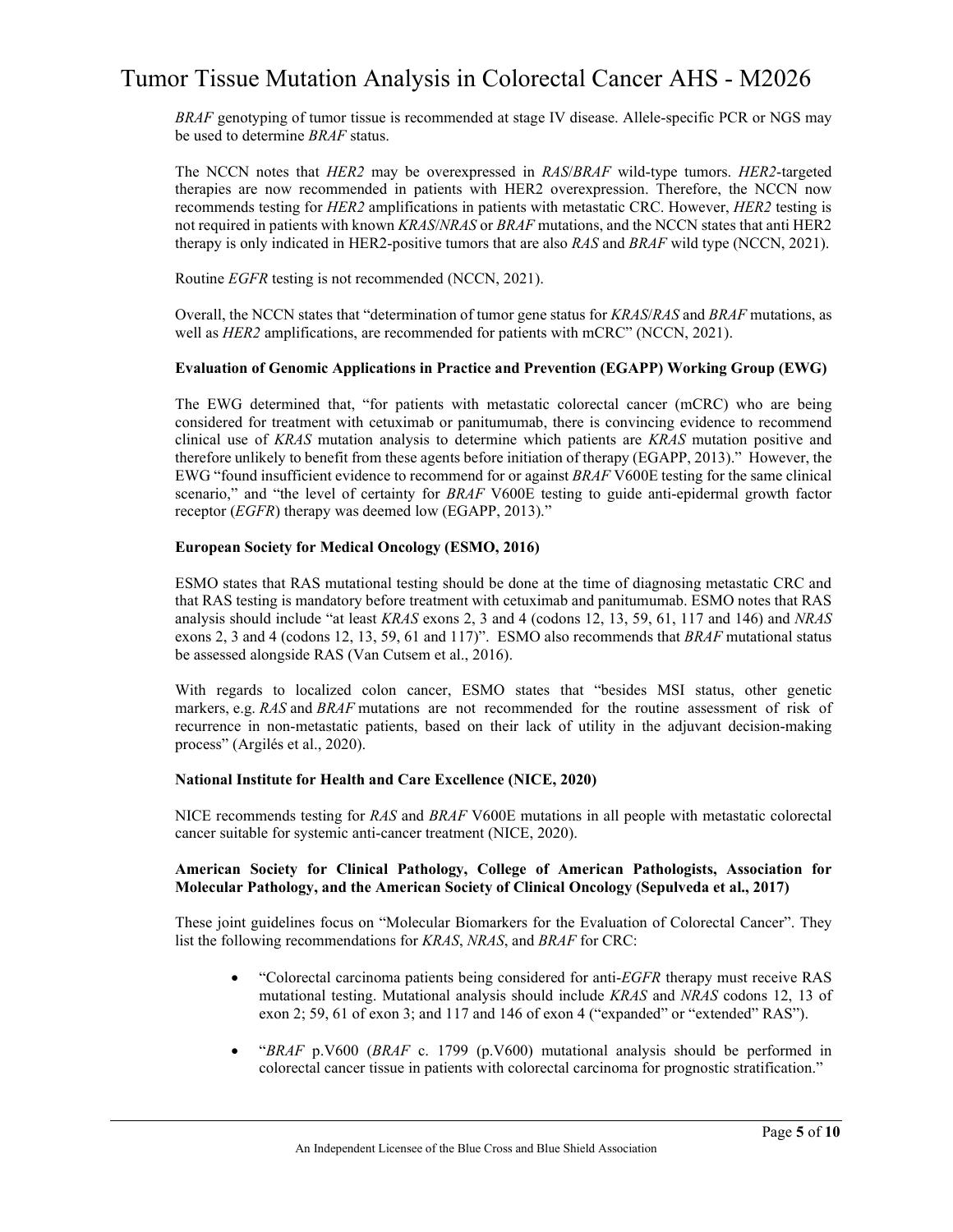• "There is insufficient evidence to recommend *BRAF* c.1799 p.V600 mutational status as a predictive molecular biomarker for response to anti-*EGFR* inhibitors" (Sepulveda et al., 2017).

#### **State and Federal Regulations, as applicable**

Cetuximab and panitumumab have FDA marketing approval for treatment of metastatic colorectal cancer in the refractory disease setting, and ongoing studies are investigating the use of these *EGFR* inhibitors as monotherapy and as part of combination therapy in first, second, and subsequent lines of therapy.

On May 23, 2014 the FDA approved therascreen *KRAS* RGQ PCR Kit is a real-time qualitative PCR assay used on the Rotor-Gene Q MDx instrument for the detection of seven somatic mutations in the human *KRAS* oncogene, using DNA extracted from formalin-fixed paraffin-embedded (FFPE), colorectal cancer (CRC) tissue. The therascreen *KRAS* RGQ PCR Kit is intended to aid in the identification of CRC patients for treatment with Erbitux (cetuximab) and Vectibix (panitumumab) based on a *KRAS* no mutation detected test result (FDA, 2014).

On May 7, 2015 the FDA approved cobas *KRAS* Mutation Test, for use with the cobas® 4800 System. Cobas is a real-time PCR test for the detection of seven somatic mutations in codons 12 and 13 of the *KRAS* gene in DNA derived from formalin-fixed paraffin-embedded human colorectal cancer (CRC) tumor tissue. The test is intended to be used as an aid in the identification of CRC patients for whom treatment with Erbitux (cetuximab) or with Vectibix (panitumumab) may be indicated based on a no mutation detected result (FDA, 2015).

On June 29, 2017 the FDA approved PraxisTM Extended RAS Panel as a qualitative in vitro diagnostic test using targeted high throughput parallel sequencing for the detection of 56 specific mutations in RAS genes [*KRAS* (exons 2, 3, and 4) and *NRAS* (exons 2, 3, and 4)] in DNA extracted from formalin-fixed, paraffin-embedded (FFPE) colorectal cancer (CRC) tissue samples. The Praxis™ Extended RAS Panel is indicated to aid in the identification of patients with colorectal cancer for treatment with Vectibix (panitumumab) based on a no mutation detected test result. The test is intended to be used on the Illumina MiSeqDx instrument (FDA, 2017).

On November 30, 2017, the FDA approved FoundationOne CDx, which is a next generation sequencing oncology panel. From the FDA website: "FoundationOne CDx™ (F1CDx) is a next generation sequencing based in vitro diagnostic device for detection of substitutions, insertion and deletion alterations (indels) and copy number alterations (CNAs) in 324 genes and select gene rearrangements, as well as genomic signatures including microsatellite instability (MSI) and tumor mutational burden (TMB) using DNA isolated from formalin-fixed paraffin embedded (FFPE) tumor tissue specimens. The test is intended as a companion diagnostic to identify patients who may benefit from treatment with the targeted therapies listed Table 1 in accordance with the approved therapeutic product labeling. Additionally, F1CDx is intended to provide tumor mutation profiling to be used by qualified health care professionals in accordance with professional guidelines in oncology for cancer patients with solid malignant neoplasms. The F1CDx test is a single-site assay performed at Foundation Medicine, Inc." (FDA, 2017).

### **Billing/Coding/Physician Documentation Information**

This policy may apply to the following codes. Inclusion of a code in this section does not guarantee that it will be reimbursed. For further information on reimbursement guidelines, please see Administrative Policies on the Blue Cross Blue Shield of North Carolina web site at www.bcbsnc.com. They are listed in the Category Search on the Medical Policy search page.

*Applicable service codes: 0111U, 81210, 81275, 81276, 81311, 81403, 81405, 88363*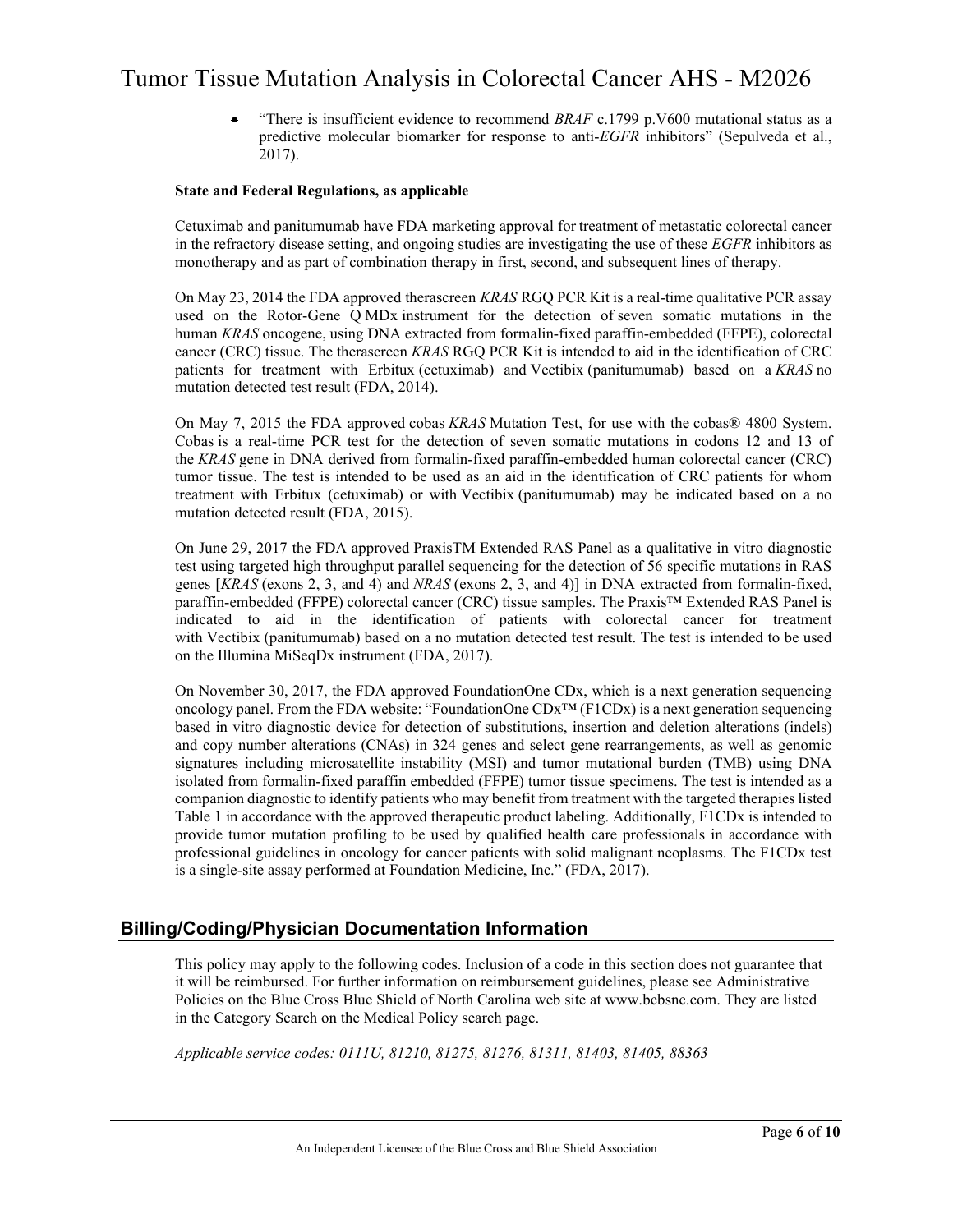BCBSNC may request medical records for determination of medical necessity. When medical records are requested, letters of support and/or explanation are often useful, but are not sufficient documentation unless all specific information needed to make a medical necessity determination is included.

### **Scientific Background and Reference Sources**

#### **For Policy Titled: KRAS, NRAS and BRAF Mutation Analysis in Colorectal Cancer**

- Allegra, C. J., Jessup, J. M., Somerfield, M. R., Hamilton, S. R., Hammond, E. H., Hayes, D. F., . . . Schilsky, R. L. (2009). American Society of Clinical Oncology provisional clinical opinion: testing for KRAS gene mutations in patients with metastatic colorectal carcinoma to predict response to anti-epidermal growth factor receptor monoclonal antibody therapy. *J Clin Oncol, 27*(12), 2091-2096. doi:10.1200/jco.2009.21.9170
- Allegra, C. J., Rumble, R. B., Hamilton, S. R., Mangu, P. B., Roach, N., Hantel, A., & Schilsky, R. L. (2016). Extended RAS Gene Mutation Testing in Metastatic Colorectal Carcinoma to Predict Response to Anti-Epidermal Growth Factor Receptor Monoclonal Antibody Therapy: American Society of Clinical Oncology Provisional Clinical Opinion Update 2015. *J Clin Oncol, 34*(2), 179-185. doi:10.1200/jco.2015.63.9674
- Argilés, G., Tabernero, J., Labianca, R., Hochhauser, D., Salazar, R., Iveson, T., . . . Arnold, D. (2020). Localised colon cancer: ESMO Clinical Practice Guidelines for diagnosis, treatment and followup. *Ann Oncol, 31*(10), 1291-1305. doi:10.1016/j.annonc.2020.06.022
- ASCO. Retrieved fro[m https://www.asco.org/research-guidelines/quality](https://www.asco.org/research-guidelines/quality-guidelines/guidelines/gastrointestinal-cancer#/9766)[guidelines/guidelines/gastrointestinal-cancer#/9766](https://www.asco.org/research-guidelines/quality-guidelines/guidelines/gastrointestinal-cancer#/9766)
- Cenaj, O., Ligon, A. H., Hornick, J. L., & Sholl, L. M. (2019). Detection of ERBB2 Amplification by Next-Generation Sequencing Predicts HER2 Expression in Colorectal Carcinoma. *Am J Clin Pathol, 152*(1), 97-108. doi:10.1093/ajcp/aqz031
- Chang, X. N., Shang, F. M., Jiang, H. Y., Chen, C., Zhao, Z. Y., Deng, S. H., . . . Nie, X. (2021). Clinicopathological Features and Prognostic Value of KRAS/NRAS/BRAF Mutations in Colorectal Cancer Patients of Central China. *Curr Med Sci, 41*(1), 118-126. doi:10.1007/s11596-021-2326-1
- Chiorean, E. G., Nandakumar, G., Fadelu, T., Temin, S., Alarcon-Rozas, A. E., Bejarano, S., . . . Chamberlin, M. D. (2020). Treatment of Patients With Late-Stage Colorectal Cancer: ASCO Resource-Stratified Guideline. *JCO Global Oncology*(6), 414-438. doi:10.1200/JGO.19.00367
- Clark, J., Grothey, Axel. (2020). Systemic chemotherapy for nonoperable metastatic colorectal cancer: Treatment recommendations. Retrieved fro[m https://www.uptodate.com/contents/systemic](https://www.uptodate.com/contents/systemic-chemotherapy-for-nonoperable-metastatic-colorectal-cancer-treatment-recommendations?sectionName=RAS%20mutations&topicRef=2485&anchor=H21096055&source=see_link#H21096055)[chemotherapy-for-nonoperable-metastatic-colorectal-cancer-treatment](https://www.uptodate.com/contents/systemic-chemotherapy-for-nonoperable-metastatic-colorectal-cancer-treatment-recommendations?sectionName=RAS%20mutations&topicRef=2485&anchor=H21096055&source=see_link#H21096055)[recommendations?sectionName=RAS%20mutations&topicRef=2485&anchor=H21096055&so](https://www.uptodate.com/contents/systemic-chemotherapy-for-nonoperable-metastatic-colorectal-cancer-treatment-recommendations?sectionName=RAS%20mutations&topicRef=2485&anchor=H21096055&source=see_link#H21096055) [urce=see\\_link#H21096055](https://www.uptodate.com/contents/systemic-chemotherapy-for-nonoperable-metastatic-colorectal-cancer-treatment-recommendations?sectionName=RAS%20mutations&topicRef=2485&anchor=H21096055&source=see_link#H21096055)
- Compton, C. (2017). Pathology and prognostic determinants of colorectal cancer UpToDate. In K. Tanabe (Ed.), *UpToDate*. Waltham. MA.
- De Roock, W., Claes, B., Bernasconi, D., De Schutter, J., Biesmans, B., Fountzilas, G., . . . Tejpar, S. (2010). Effects of KRAS, BRAF, NRAS, and PIK3CA mutations on the efficacy of cetuximab plus chemotherapy in chemotherapy-refractory metastatic colorectal cancer: a retrospective consortium analysis. *Lancet Oncol, 11*(8), 753-762. doi:10.1016/s1470-2045(10)70130-3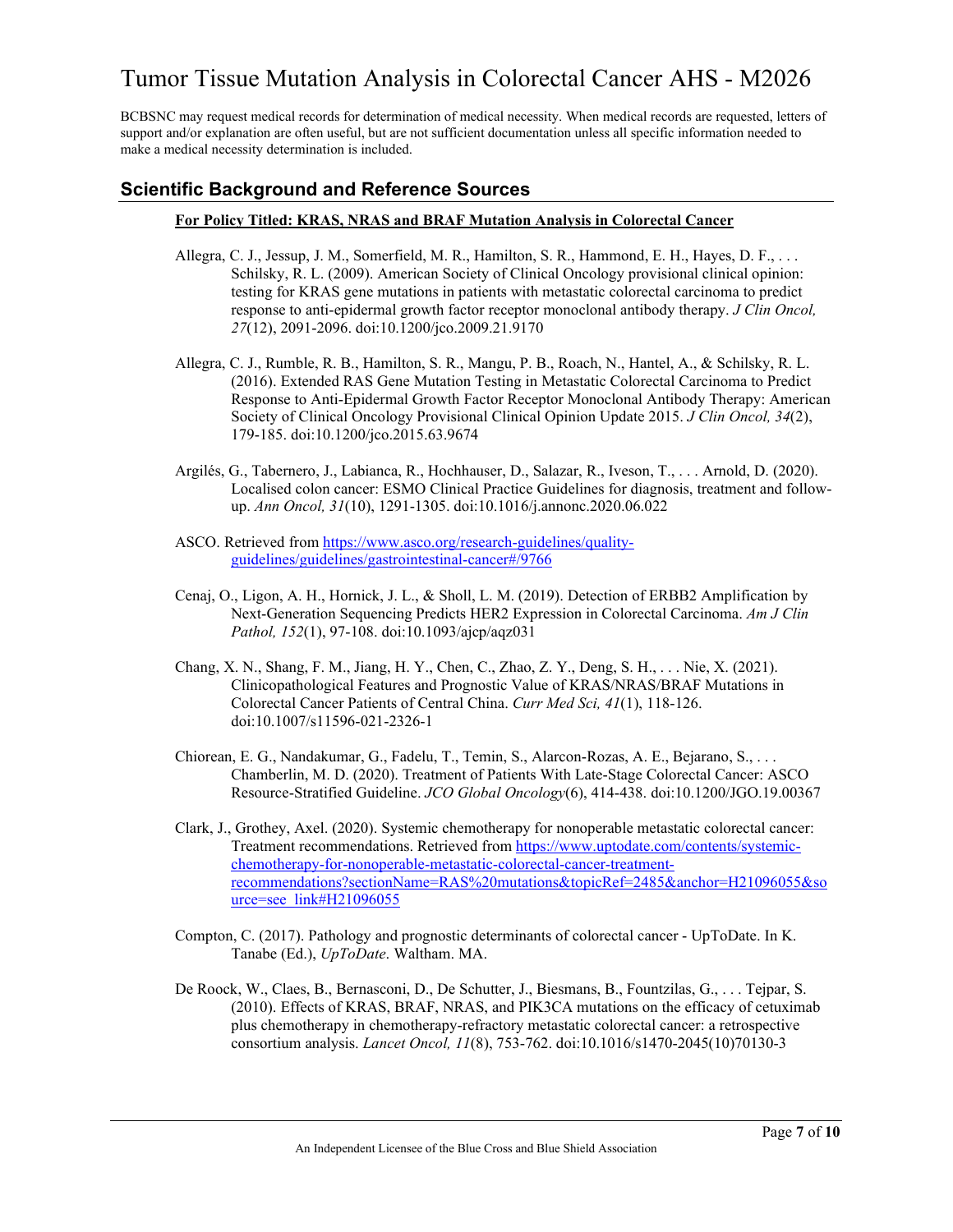- Douillard, J. Y., Oliner, K. S., Siena, S., Tabernero, J., Burkes, R., Barugel, M., . . . Patterson, S. D. (2013). Panitumumab-FOLFOX4 treatment and RAS mutations in colorectal cancer. *N Engl J Med, 369*(11), 1023-1034. doi:10.1056/NEJMoa1305275
- EGAPP. (2013). Recommendations from the EGAPP Working Group: can testing of tumor tissue for mutations in EGFR pathway downstream effector genes in patients with metastatic colorectal cancer improve health outcomes by guiding decisions regarding anti-EGFR therapy? *Genet Med, 15*(7), 517-527. doi:10.1038/gim.2012.184
- El-Deiry, W. S., Vijayvergia, N., Xiu, J., Scicchitano, A., Lim, B., Yee, N. S., . . . Reddy, S. (2015). Molecular profiling of 6,892 colorectal cancer samples suggests different possible treatment options specific to metastatic sites. *Cancer Biol Ther, 16*(12), 1726-1737. doi:10.1080/15384047.2015.1113356
- Fan, J.-Z., Wang, G.-F., Cheng, X.-B., Dong, Z.-H., Chen, X., Deng, Y.-J., & Song, X. (2021). Relationship between mismatch repair protein, RAS, BRAF, PIK3CA gene expression and clinicopathological characteristics in elderly colorectal cancer patients. *World J Clin Cases, 9*(11), 2458-2468. doi:10.12998/wjcc.v9.i11.2458
- FDA. (2009). Vectibix Package Insert. Retrieved from [https://www.accessdata.fda.gov/drugsatfda\\_docs/label/2009/125147s080lbl.pdf](https://www.accessdata.fda.gov/drugsatfda_docs/label/2009/125147s080lbl.pdf)
- FDA. (2012). Erbitux Package Insert. Retrieved from [https://www.accessdata.fda.gov/drugsatfda\\_docs/label/2012/125084s225lbl.pdf](https://www.accessdata.fda.gov/drugsatfda_docs/label/2012/125084s225lbl.pdf)
- FDA. (2014). SUMMARY OF SAFETY AND EFFECTIVENESS DATA (SSED). Retrieved from [https://www.accessdata.fda.gov/cdrh\\_docs/pdf11/P110027B.pdf](https://www.accessdata.fda.gov/cdrh_docs/pdf11/P110027B.pdf)
- FDA. (2015). SUMMARY OF SAFETY AND EFFECTIVENESS DATA (SSED). Retrieved from [https://www.accessdata.fda.gov/cdrh\\_docs/pdf14/P140023B.pdf](https://www.accessdata.fda.gov/cdrh_docs/pdf14/P140023B.pdf)
- FDA. (2017). SUMMARY OF SAFETY AND EFFECTIVENESS DATA (SSED). Retrieved from [https://www.accessdata.fda.gov/cdrh\\_docs/pdf16/P160038B.pdf](https://www.accessdata.fda.gov/cdrh_docs/pdf16/P160038B.pdf)
- Formica, V., Lucchetti, J., Doldo, E., Riondino, S., Morelli, C., Argirò, R., . . . Roselli, M. (2020). Clinical Utility of Plasma KRAS, NRAS and BRAF Mutational Analysis with Real Time PCR in Metastatic Colorectal Cancer Patients-The Importance of Tissue/Plasma Discordant Cases. *Journal of clinical medicine, 10*(1), 87. doi:10.3390/jcm10010087
- Frucht, H., & Lucas, A. L. (2021, January 21). Molecular genetics of colorectal cancer. *UpToDate.* Retrieved from [https://www.uptodate.com/contents/molecular-genetics-of](https://www.uptodate.com/contents/molecular-genetics-of-colorectal-cancer)[colorectal-cance](https://www.uptodate.com/contents/molecular-genetics-of-colorectal-cancer)
- Jones, J. C., Renfro, L. A., Al-Shamsi, H. O., Schrock, A. B., Rankin, A., Zhang, B. Y., . . . Grothey, A. (2017). (Non-V600) BRAF Mutations Define a Clinically Distinct Molecular Subtype of Metastatic Colorectal Cancer. *J Clin Oncol, 35*(23), 2624-2630. doi:10.1200/jco.2016.71.4394
- NCCN. (2021, January 21). NCCN Clinical Practice Guidelines in Oncology; Colon Cancer v2.2021. Retrieved from [https://www.nccn.org/professionals/physician\\_gls/pdf/colon.pdf](https://www.nccn.org/professionals/physician_gls/pdf/colon.pdf)
- NICE. (2020). Colorectal cancer. Retrieved from [https://www.nice.org.uk/guidance/ng151/chapter/Recommendations#molecular-biomarkers-to](https://www.nice.org.uk/guidance/ng151/chapter/Recommendations#molecular-biomarkers-to-guide-systemic-anti-cancer-therapy)[guide-systemic-anti-cancer-therapy](https://www.nice.org.uk/guidance/ng151/chapter/Recommendations#molecular-biomarkers-to-guide-systemic-anti-cancer-therapy)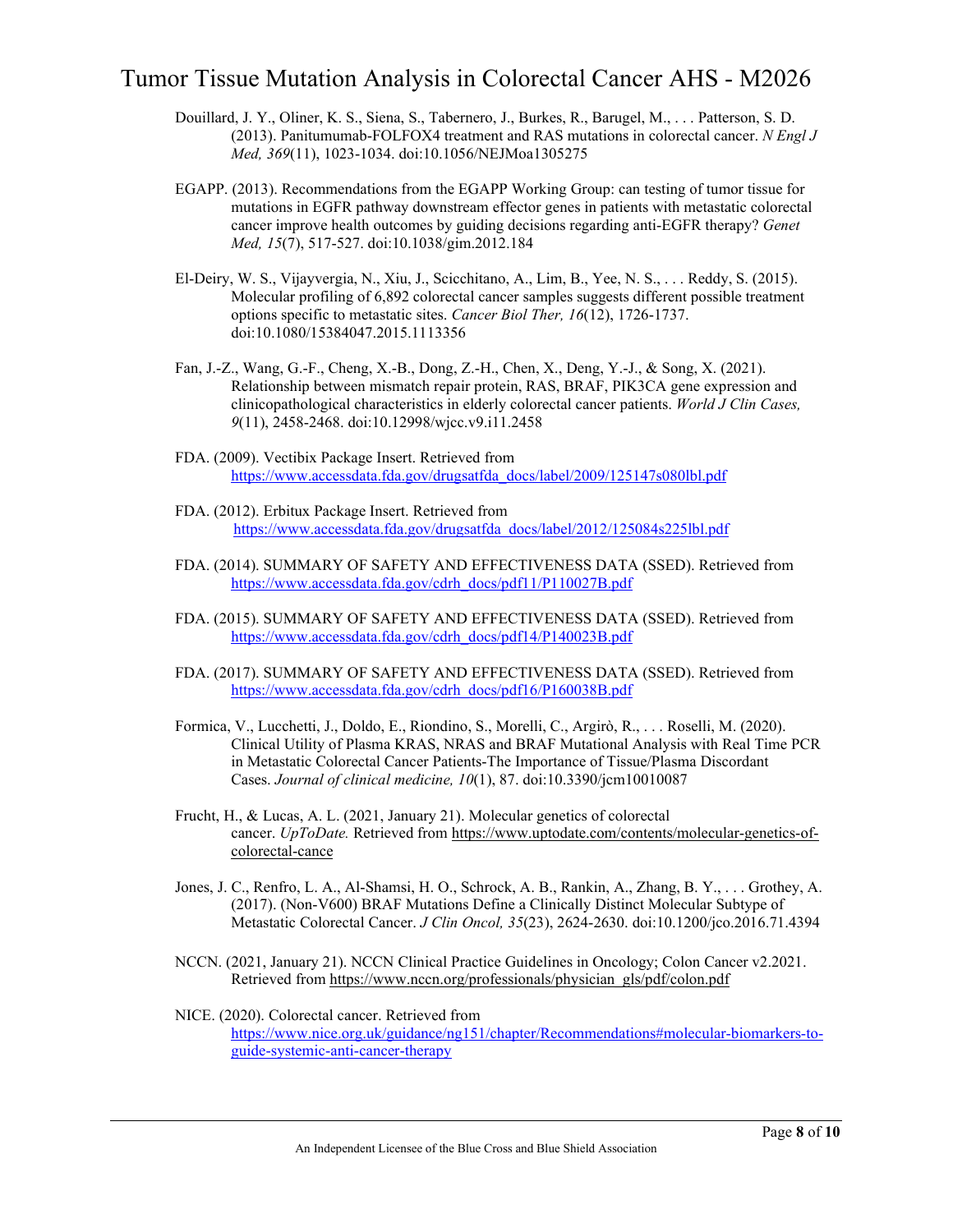- Rebersek, M., Mesti, T., Boc, M., & Ocvirk, J. (2019). Molecular biomarkers and histological parameters impact on survival and response to first- line systemic therapy of metastatic colorectal cancer patients. *Radiol Oncol, 53*(1), 85-95. doi:10.2478/raon-2019-0013
- Sartore-Bianchi, A., Amatu, A., Porcu, L., Ghezzi, S., Lonardi, S., Leone, F., . . . Siena, S. (2019). HER2 Positivity Predicts Unresponsiveness to EGFR-Targeted Treatment in Metastatic Colorectal Cancer. *Oncologist, 24*(10), 1395-1402. doi:10.1634/theoncologist.2018-0785
- Sepulveda, A. R., Hamilton, S. R., Allegra, C. J., Grody, W., Cushman-Vokoun, A. M., Funkhouser, W. K., . . . Nowak, J. A. (2017). Molecular Biomarkers for the Evaluation of Colorectal Cancer: Guideline From the American Society for Clinical Pathology, College of American Pathologists, Association for Molecular Pathology, and American Society of Clinical Oncology. *J Mol Diagn, 19*(2), 187-225. doi:10.1016/j.jmoldx.2016.11.001
- Therkildsen, C., Bergmann, T. K., Henrichsen-Schnack, T., Ladelund, S., & Nilbert, M. (2014). The predictive value of KRAS, NRAS, BRAF, PIK3CA and PTEN for anti-EGFR treatment in metastatic colorectal cancer: A systematic review and meta-analysis. [http://dx.doi.org/10.3109/0284186X.2014.895036.](http://dx.doi.org/10.3109/0284186X.2014.895036) doi:10.3109/0284186X.2014.895036
- Van Cutsem, E., Cervantes, A., Adam, R., Sobrero, A., Van Krieken, J. H., Aderka, D., . . . Arnold, D. (2016). ESMO consensus guidelines for the management of patients with metastatic colorectal cancer. *Ann Oncol, 27*(8), 1386-1422. doi:10.1093/annonc/mdw23
- Xu, Q., Xu, A. T., Zhu, M. M., Tong, J. L., Xu, X. T., & Ran, Z. H. (2013). Predictive and prognostic roles of BRAF mutation in patients with metastatic colorectal cancer treated with anti-epidermal growth factor receptor monoclonal antibodies: a meta-analysis. *J Dig Dis, 14*(8), 409-416. doi:10.1111/1751-2980.12063

#### **For Policy Titled: Tumor Tissue Mutation Analysis in Colorectal Cancer**

Specialty Matched Consultant Advisory Panel 8/2019

Medical Director review 8/2019

Specialty Matched Consultant Advisory Panel 8/2020

Medical Director review 7/2020

Medical Director review 8/2020

Specialty Matched Consultant Advisory Panel 8/2021

### **Policy Implementation/Update Information**

#### **For Policy Titled: KRAS, NRAS, and BRAF Mutation Analysis in Colorectal Cancer**

1/1/2019 New policy developed. BCBSNC will provide coverage for KRAS, NRAS, and BRAF mutation analysis in colorectal cancer when it is determined to be medically necessary and criteria are met. Medical Director review 1/1/2019. Policy noticed 1/1/2019 for effective date 4/1/2019. (lpr)

#### **For Policy Titled: Tumor Tissue Mutation Analysis in Colorectal Cancer**

9/10/19 Specialty Matched Consultant Advisory Panel 8/21/19. Reviewed by Avalon 2<sup>nd</sup> Quarter 2019 CAB**. Title changed from KRAS, NRAS, and BRAF Mutation Analysis in Colorectal**